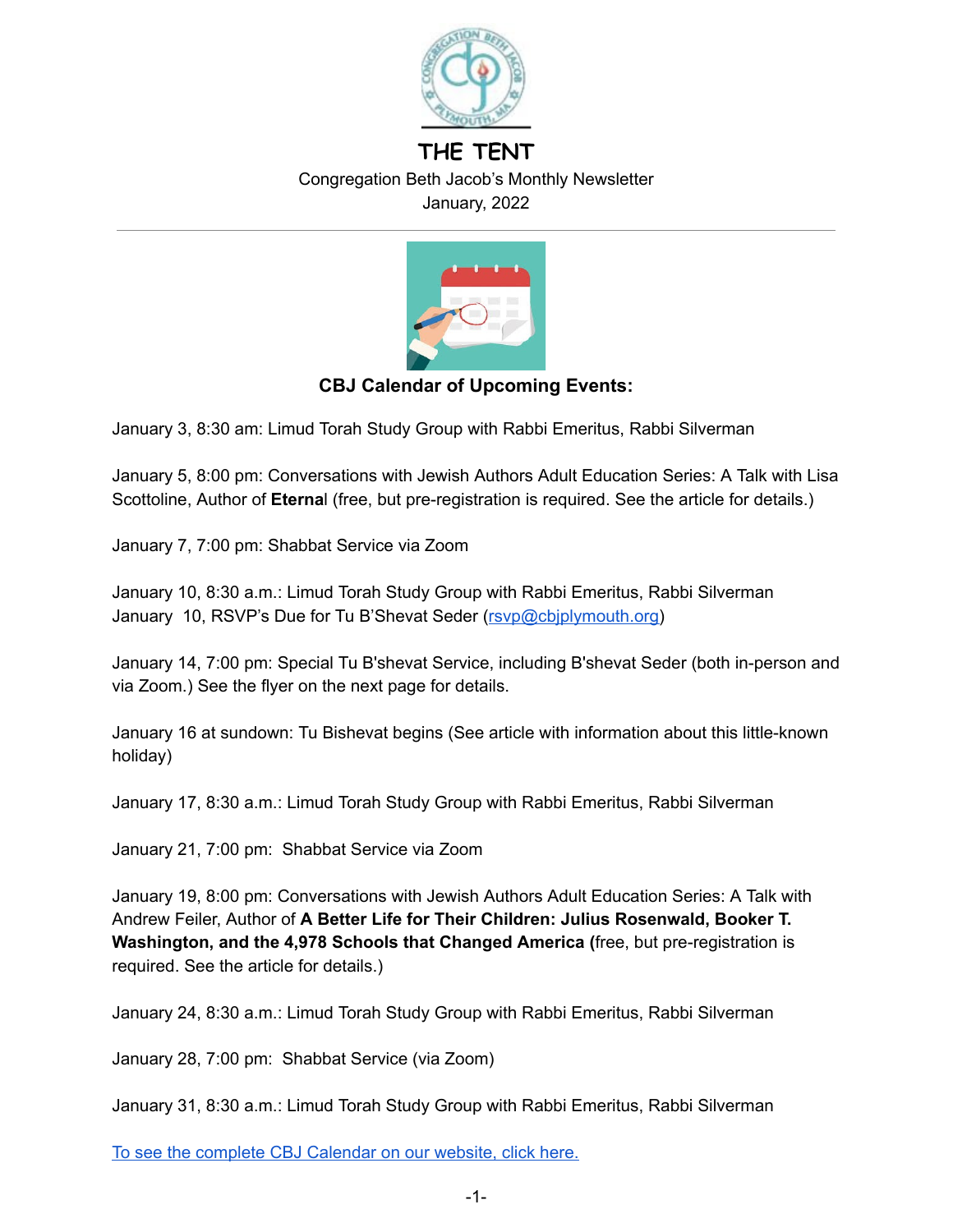*\*Congregation* **Beth Jacob** 

# BISHVAT **SEDER/SERVICE**

# **FRIDAY, JANUARY 14TH AT 7:00 PM HYBRID SERVICE (ZOOM AND IN-PERSON)**

EXPERIENCE A TU BISHVAT SEDER WITH

- 4 CUPS OF WINE OR GRAPE JUICE
- **3 DIFFERENT CATAGORIES OF FRUIT**
- SPECIAL TU BISHVAT MUSIC

READINGS ABOUT JUDAISM AND THE ENVIRONMENT

# RSVP TO RSVP@CBJPLYMOUTH.ORG BY **JANUARY 10TH**

Made with PosterMyWall.com

**See the "CBJ Weekly Update" for details and links to join these meetings.** To see CBJ's online [Calendar](https://www.cbjplymouth.org/calendar/full-calendar) of Events, click here.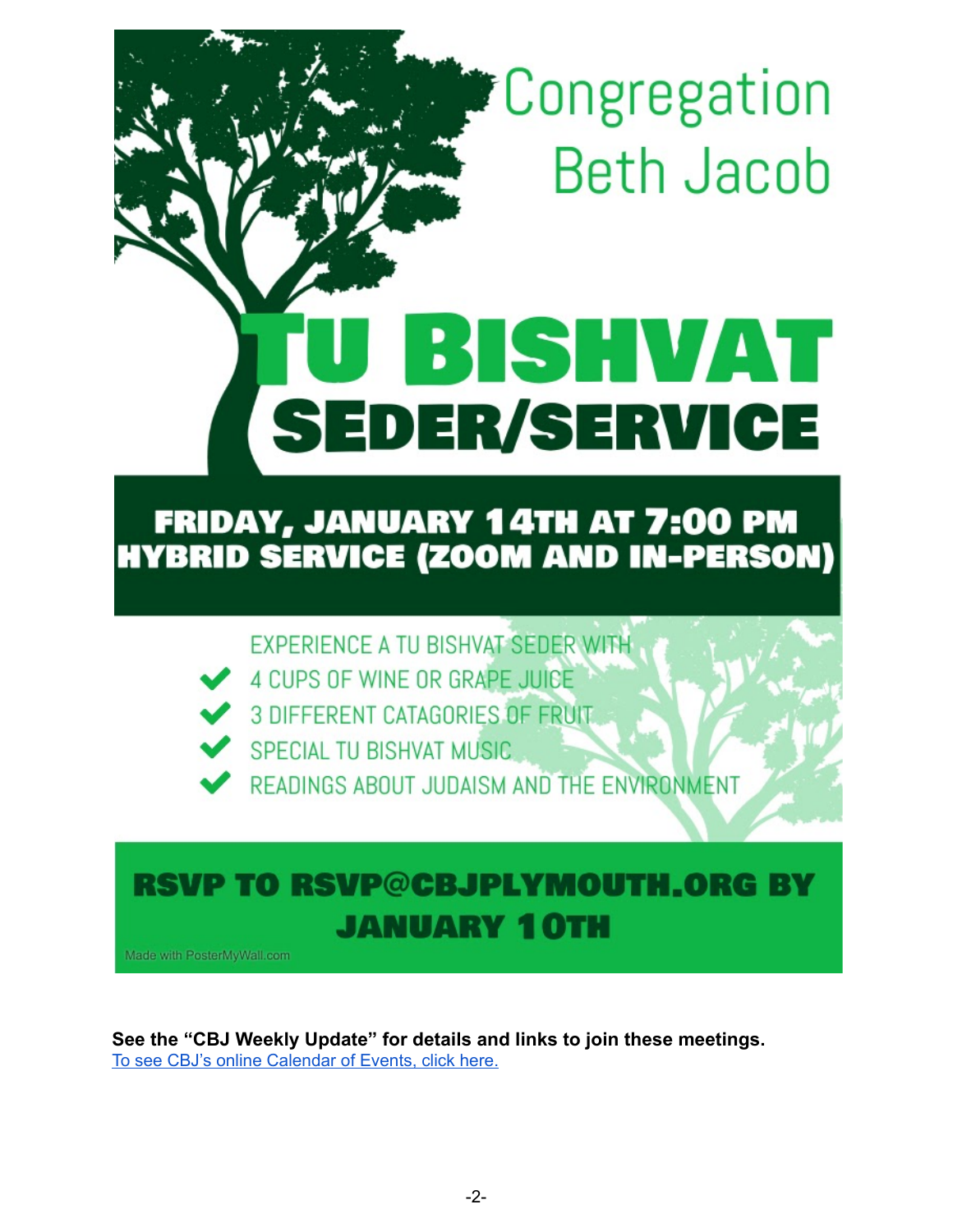

# **Exciting New Adult Education Programs! Conversations With Jewish Authors**

Join with about 25 other Reform congregations for a monthly conversation with a Jewish author of a newly published book Join with about 25 other Reform congregations for a monthly conversation with a Jewish author of a newly published book. You will find information about each monthly program in the Weekly Update, in The Pup Tent, and in the CBJ calendar of events on the CBJ website (cbjplymouth.org.) **Please note that participation in these programs is free of charge, but advance registration is required.**

To see the complete schedule, click here.

[https://docs.google.com/document/d/1Tx1u5CjP09H1o1o0xUZasj5BXPHDvUfja98V\\_nFsbg8/ed](https://docs.google.com/document/d/1Tx1u5CjP09H1o1o0xUZasj5BXPHDvUfja98V_nFsbg8/edit?usp=sharing) [it?usp=sharing](https://docs.google.com/document/d/1Tx1u5CjP09H1o1o0xUZasj5BXPHDvUfja98V_nFsbg8/edit?usp=sharing)

**Upcoming Programs:**

# **A Talk with Lisa Scottoline, Author of Eternal Wednesday, January 5, 2022, at 8:00 pm**

**About the Author:** Lisa Scottoline is the New York Times-bestselling author of thirty two novels. She has 30 million copies of her books in print in the United States and has been published in thirty-five countries. Scottoline also writes a weekly column with her daughter for The Philadelphia Inquirer. Lisa has served as President of Mystery Writers of America and has taught a course she developed, "Justice in Fiction" at the University of Pennsylvania Law School, her alma mater. She lives in the Philadelphia area.

**Summary of the Book:** Eternal is the culmination of a lifetime of #1 bestseller, Lisa Scottoline's work. She has been researching the Italian Holocaust since her undergraduate days when she took an intimate yearlong seminar at the University of Pennsylvania led by Philip Roth called "The Literature of the Holocaust." She was inspired to write about Fascism and the Holocaust in Italy someday especially as the Italian Holocaust remains untold in popular fiction. Elisabetta, Marco, and Sandro grow up as the best of friends despite their differences. Elisabetta dreams of becoming a novelist; Marco the brash and athletic son in a family of professional cyclists; and Sandro a kind-hearted Jewish mathematics prodigy. Their friendship blossoms to love, with both Sandro and Marco hoping to win Elisabetta's heart. As anti-Semitism takes legal root and World War II erupts, they realize Mussolini was only the beginning. The Nazis invade Rome, and with their occupation come new atrocities against the city's Jews, culminating in a final, horrific betrayal. Eternal is a heartbreaking story of both the best and the worst that the world has to offer. Register in advance for this meeting:

<https://us02web.zoom.us/meeting/register/tZMtcOyhrD4pEtYJZtKnFs66D3RLUPnUqj8J>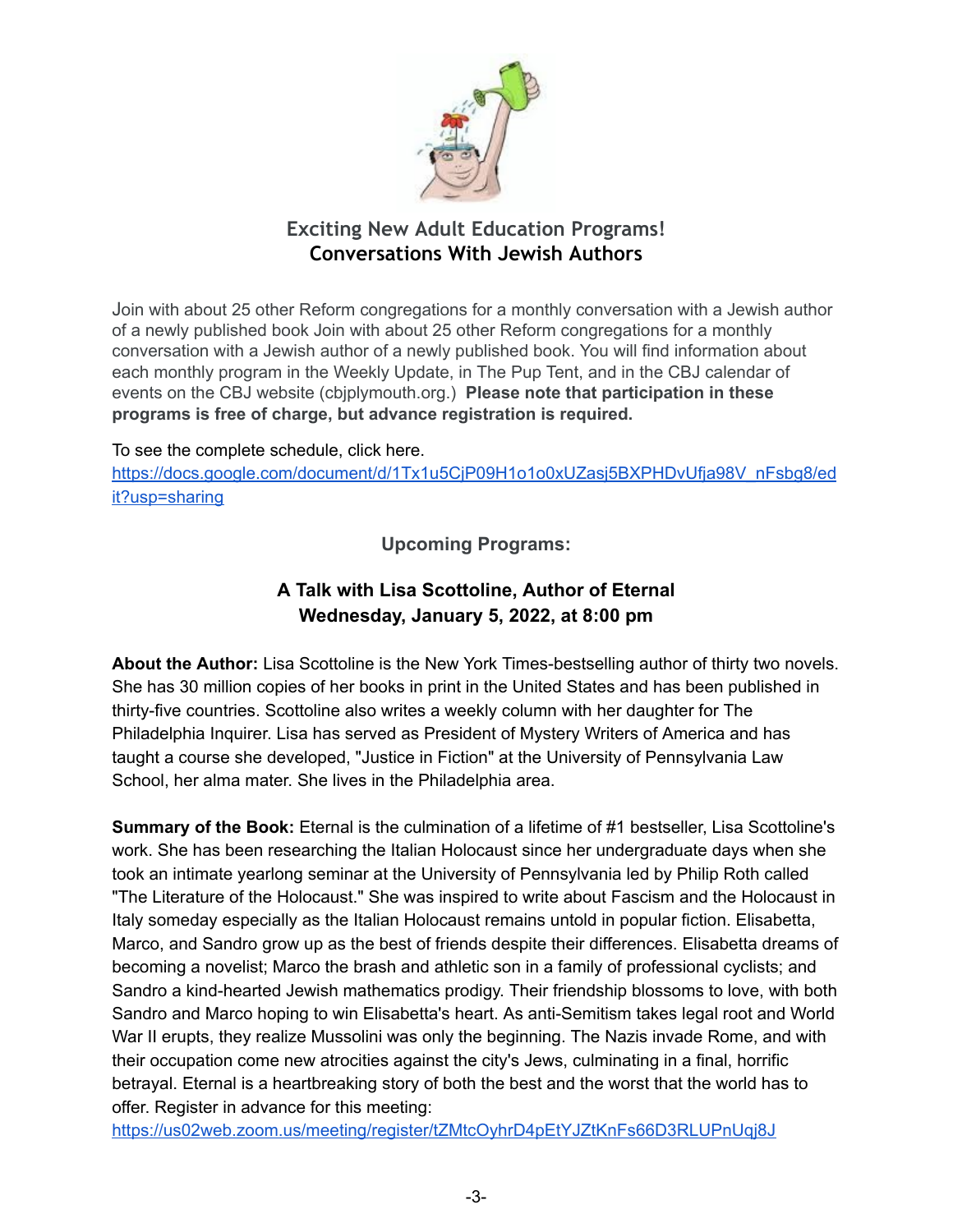# **A Talk with Andrew Feiler, Author of A Better Life for Their Children: Julius Rosenwald, Booker T. Washington, and the 4,978 Schools that Changed America January 19, 2022 at 8:00 pm**

**About the Author:** Andrew Feiler is a fifth-generation Georgian. Having grown up Jewish in Savannah, he has been shaped by the rich complexities of the American South. Andrew has long been active in civic life. He has created numerous community initiatives, serves on multiple not-for-profit boards, and is an active advisor to political leaders. His art is an extension of his civic values.

**Summary of the Book**: Born to Jewish immigrants, Julius Rosenwald rose to lead Sears, Roebuck & Company and turn it into the world's largest retailer. Born into slavery, Booker T. Washington became the founding principal of Tuskegee Institute. In 1912 the two men launched an ambitious program to partner with Black communities across the segregated South to build public schools for African American children. One of the earliest collaborations between Jews and African American, this initiative drove dramatic improvement in African American educational attainment and fostered the generation who became the foot soldiers of the civil rights movement. Of the original 4,978 Rosenwald schools built 1912- 1937 across fifteen states, only about 500 survive. To tell this story visually, Andrew Feiler drove 25,000 miles, photographed 105 schools, and interviewed dozens of former students, teachers, and preservationists. The book includes 85 photographs capturing interiors and exteriors, schools restored and yet-to-be-restored, and portraits of people with compelling connections to these schools. Brief narratives written by Feiler accompany each photograph. The book's foreword is by Congressman John Lewis, a Rosenwald school alum.

Register in advance for this meeting: <https://us02web.zoom.us/meeting/register/tZwuc-2sqjMtGtassK7ETBkmS3BQanVI2zhm>



The CBJ community warmly welcomes the newest member of our congregation: Deborah (Debi) Ettinger Cramer 27 Danforth Lane, Plymouth

If you know of any new families in the Plymouth area who might be interested in joining CBJ, please ask them to contact our Membership Chair, Rose Litchman at [snobuntng@aol.com](mailto:snobuntng@aol.com) Click here for a link to CBJ's [Application](https://www.cbjplymouth.org/join/membership-form) Form.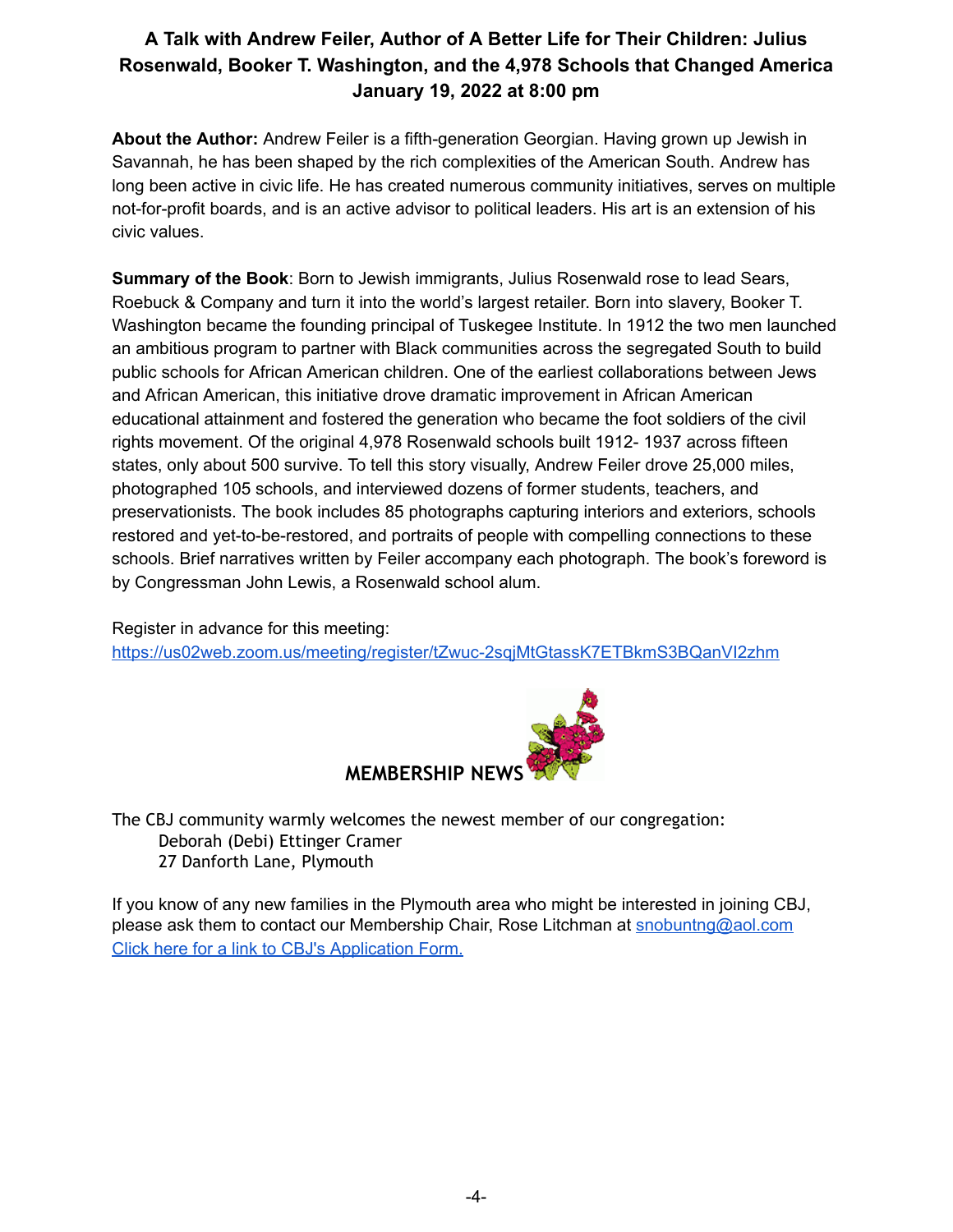

**Mazel Tov to Stephen Blinder!**

The congregation wishes a hearty Mazel Tov to Stephen Blinder, who completed his Bar Mitzvah training with Rabbi Mills and was called to the Torah as an adult Bar Mitzvah on December 17th.

For more information about Stephen, see the December 2021 edition of The Pup Tent.

#### **Gabby Giffords's Adult Bat Mitzvah**



Former U.S. Rep. Gabby Giffords stood before the congregation in Tucson, Ariz., and kissed her tallit, preparing to chant from the Torah for the first time, Rabbi Stephanie Aaron placed her hand atop Giffords' hand, her voice rising and falling along with Giffords' own. It was an emotional moment two decades in the making.

**The backstory:** Giffords – whose Hebrew name is Gavriella, meaning "my strength is God" – is the granddaughter of a rabbi, descended from a long line of Lithuanian rabbis, but did not become bat mitzvah at the traditional age. She first thought about having an adult bat mitzvah in the early 2000s, but life – and a near-fatal shooting – got in the way.

**The fateful day:** In 2011, during a Saturday morning meet-and greet outside a grocery store, Giffords was shot in the head in an attack that left six people dead and a dozen others injured. She has spent the past decade in speech and physical therapy, and became a national crusader for gun-safety laws.

**The event:** On December 2nd, ten years later, on a very different Saturday morning, friends and family gathered at Congregation Chaverim, a synagogue that was defaced with a swastika and antisemitic slurs earlier this year. Others joined via Zoom. Near the conclusion of the service, Giffords played "Amazing Grace" on the French horn.

**The parsha:** "My Torah portion is from Genesis, from the story of Joseph," Giffords explained to the Forward. "If you know Vayeshev, you know it begins 'And he lived.' Any story that begins 'and he lived' is good with me. I lived. Everything afterwards is a gift."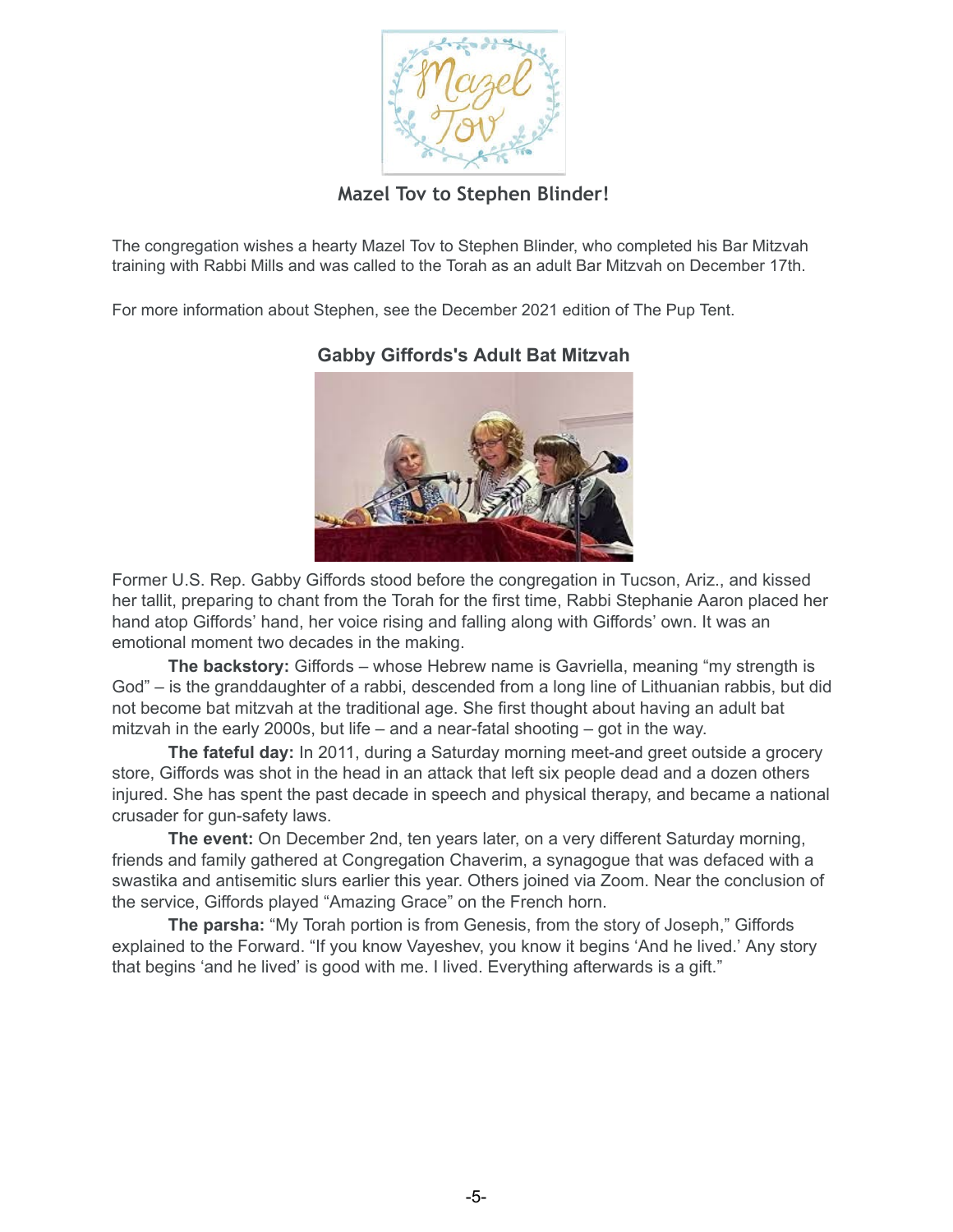# **Brotherhood News**



Watch the Weekly Update for information about future Brotherhood events that are being planned, including a Discussion Group and a Movie Discussion Night, both to be conducted by Zoom.



**CBJ Brotherhood Annual Food Drive for The Greater Plymouth Food Warehouse**

Most…if not all of us, are fortunate in not having to rely on the generosity of others to feed our families. With that in mind, as an integral part of Tikkun Olam, we must feel the need to once again give when the need is there.

We are at that time of year where we give "Thanks" for the abundance that we continue to acquire and enjoy. However, there are those in our community who don't have (for a variety of reasons) the bare minimum, much less the luxuries that many of us have come to take for granted. So we are once again asking our CBJ community to show their gratitude and generosity by giving to this worthy cause. In the past six years, with your overwhelming generosity, we've been able to donate over \$7,200 worth of supermarket gift cards to The Greater Plymouth Food Warehouse. These donations have gone a long way in helping to supplement the efforts of the South Shore Community Action Council to feed those in our Plymouth community who need it most.

Whatever you can afford would be much appreciated and once again would prove that Congregation Beth Jacob is a vital and caring part of America's Hometown.

Please make out your check to "CBJ Brotherhood" with the subject line reading: "Food Donation Drive" and send it to Seth Teles, 31 Birch Avenue, Plymouth, MA 02360. Consider it a mitzvah for the new year.

Thank you.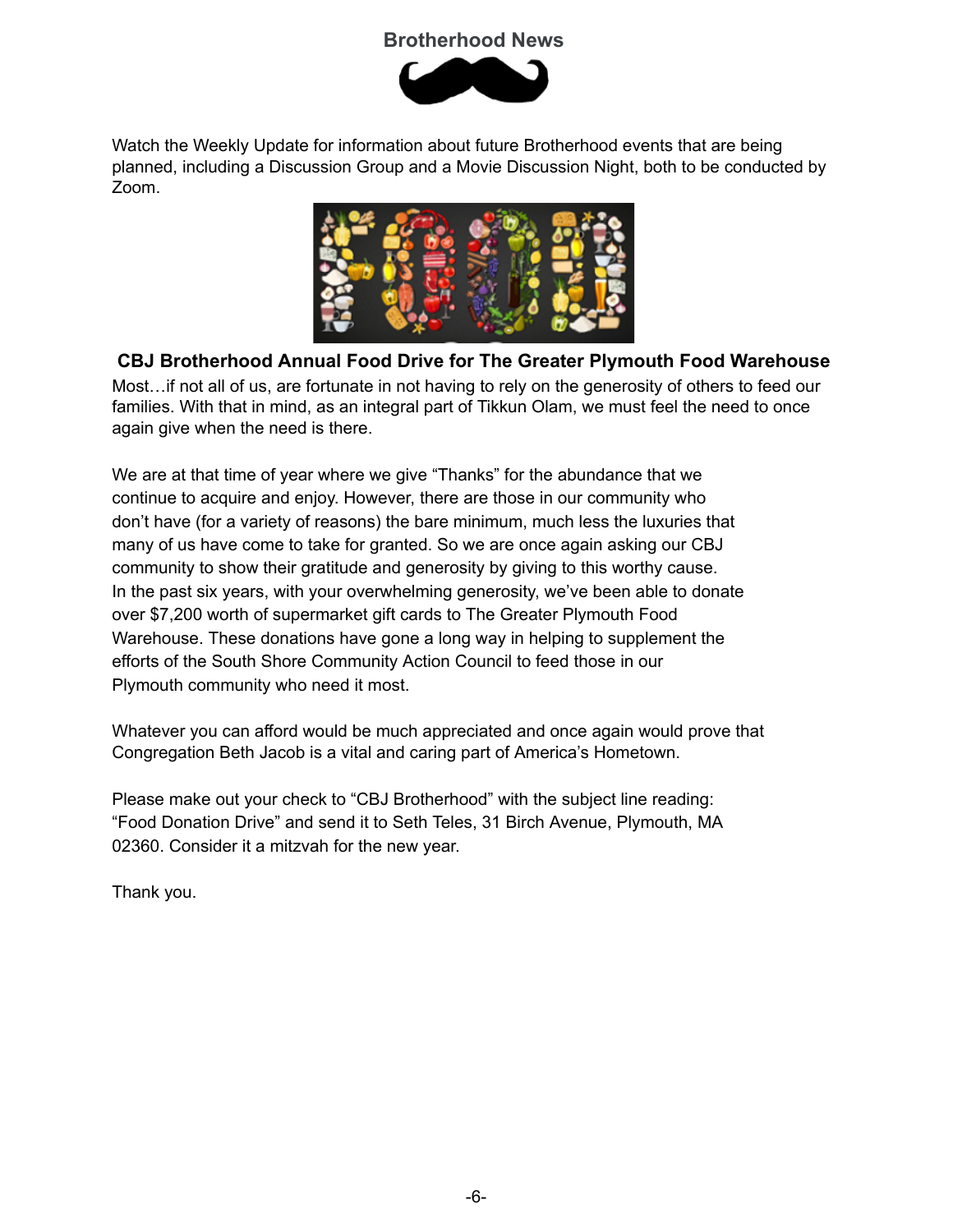

# **SISTERHOOD NEWS**

Upcoming events are our Tu B'Shevat Seder, a wine tasting with a talk by Rabbi Mills on What Makes a Wine Kosher; a program about Rosh Chodesh; and a program from the Mikvah in Newton. We are going to do our best to do hybrid events whenever possible.

#### **An Appeal for New Leadership!**

As many of you already know, Suzanne Goldberg, our tireless leader for many years, will be spending the winter months in Florida. Although her plans are indefinite at this point and she may return to Massachusetts in mid-May, Suzanne may ultimately decide to make Florida her permanent home. She has asked Sisterhood members to please step up and take over the responsibility for conducting one or more of Sisterhood's programs, with help from Cindy Teles and Rose Litchman, and, of course, from Rabbi Mills.



Congregation Beth Jacob gratefully acknowledges receipt of the following donations:

#### **General Fund:**

- Richard Serkey in honor of Larry Winokur's 80th birthday
- Susan Resnick in memory of the members of the Resnick family whose Yahrzeits are commemorated in December, 2021 and January, 2022: Pauline Resnick; David Resnick; Simon Resnick; Samuel Resnick; William Resnick; and Ida Resnick.

#### **Yahrzeit Fund:**

- Barbara Aharoni & Harry Shamir in memory of Harry's father, Haim
- Pam & Paul Sechoka in memory of Pam's father, Edwin Goldberg
- Susan Basiri in memory of her father, Edwin Goldberg
- Allan & Judith Sherman in memory of Judith's father, Max Krenis, and Allan's father, Louis Sherman
- Phyllis Klasky in memory of her father, Mel Klasky
- Ronnie Hirschhorn in memory of Dan's father, Nathan Hirschhorn
- Lois Klasky in memory of her husband, Mel Klasky

#### **Rabbi's Discretionary Fund:**

The Kassalow Family (good friends of Rabbi Estelle Mills, from Annandale, Virginia) - in honor of her Installation

#### **Sisterhood Diaper Drive:**

- Ronnie Hirschhorn
- Anne Geller
- Rose Litchman
- Susan Basiri

**Beit Sefer:** A donation has been received from the Sadye Gereboff Fund for the purpose of hiring a new teacher for next year.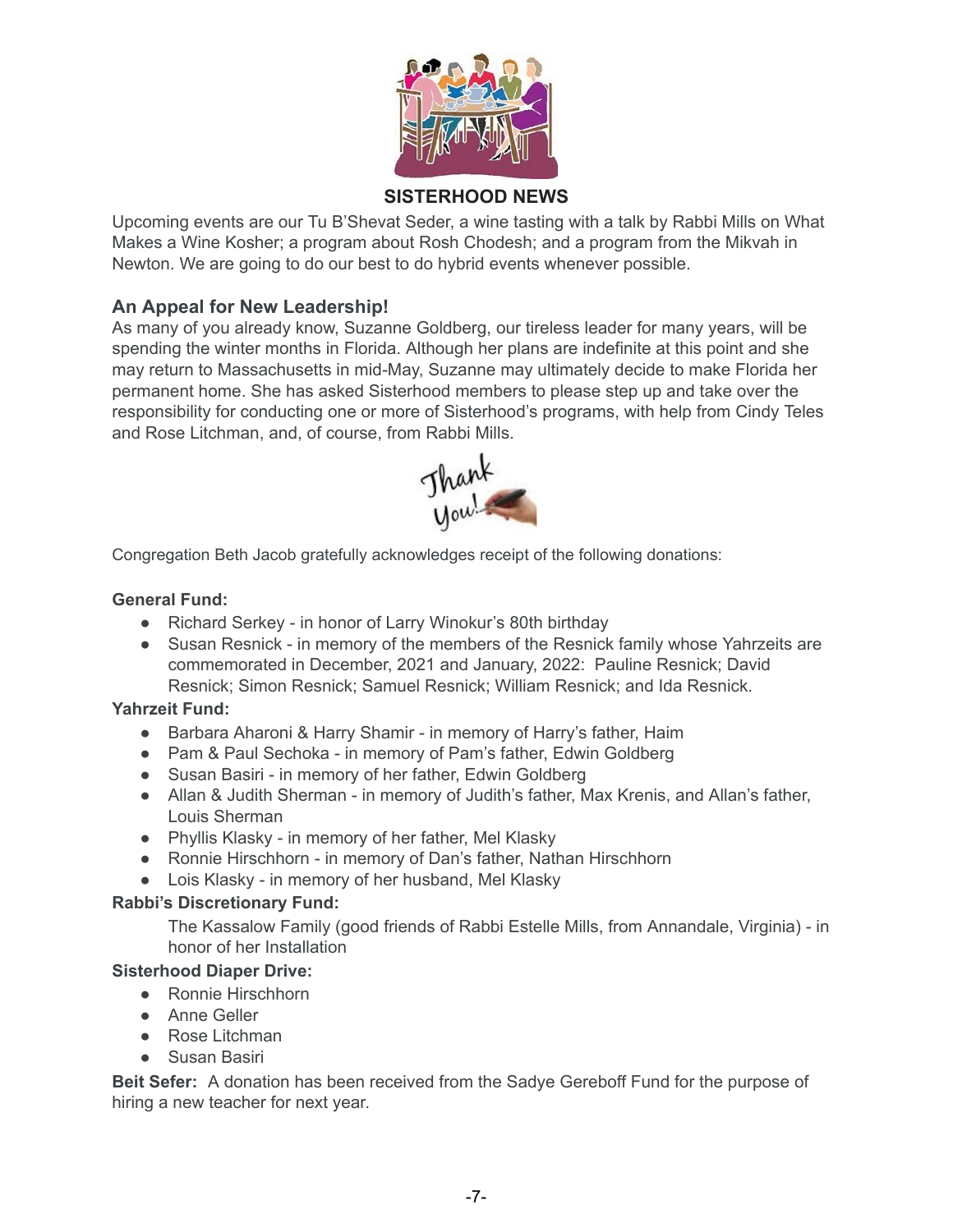

#### **The Following Yahrzeits Will be Observed This Month:**

*(A memorial candle should be lit on the preceding evening.)*

#### **January, 2022**

 Mendel Aranowitz David Resnick Simon Resnick Rebecca Shriber Ruth Bornstein Strauss Emil N. Winkler Alan Koplan Louis Policow Irene Toabe Fagen Joseph Rains Samuel Resnick Philip Aranowitz Arthur Goodman Lawrence Friedman Fred Greenbaum William Lewis Michel Toabe Karin Goldstein Seymore Horenstein Annie Mankoff Barbara Righter Shirley Greenbaum William David Resnick Charles Righter Hannah Cooper Benjamin M. Feinberg Manuel Kalaminsky Mildred Koplan Angy Moore

 Reina Etta Feinberg Bernard Riback Morris Rodman Stephen Goldberg Mae Hirschhorn Eva Rosenberg Sadie Stein Harold Hoffman Arthur Kallman Ida B. Resnick Kay Levenson-Meltzer Harry Guttman Rose Gottman Abraham Jacob Toabe Rabbi Abraham Hirsch Carlin Rina Strumsky Shamir Sarah Litcofsky Saul Dezorett Frank Gladstein Max Kramer Helen Rice Edward Romanow Connie Van Tosh Beatrice Feinberg Hilda Keil Toabe Stanley Nydell

May their memories be for a blessing and live forever in the hearts of all who knew and loved them.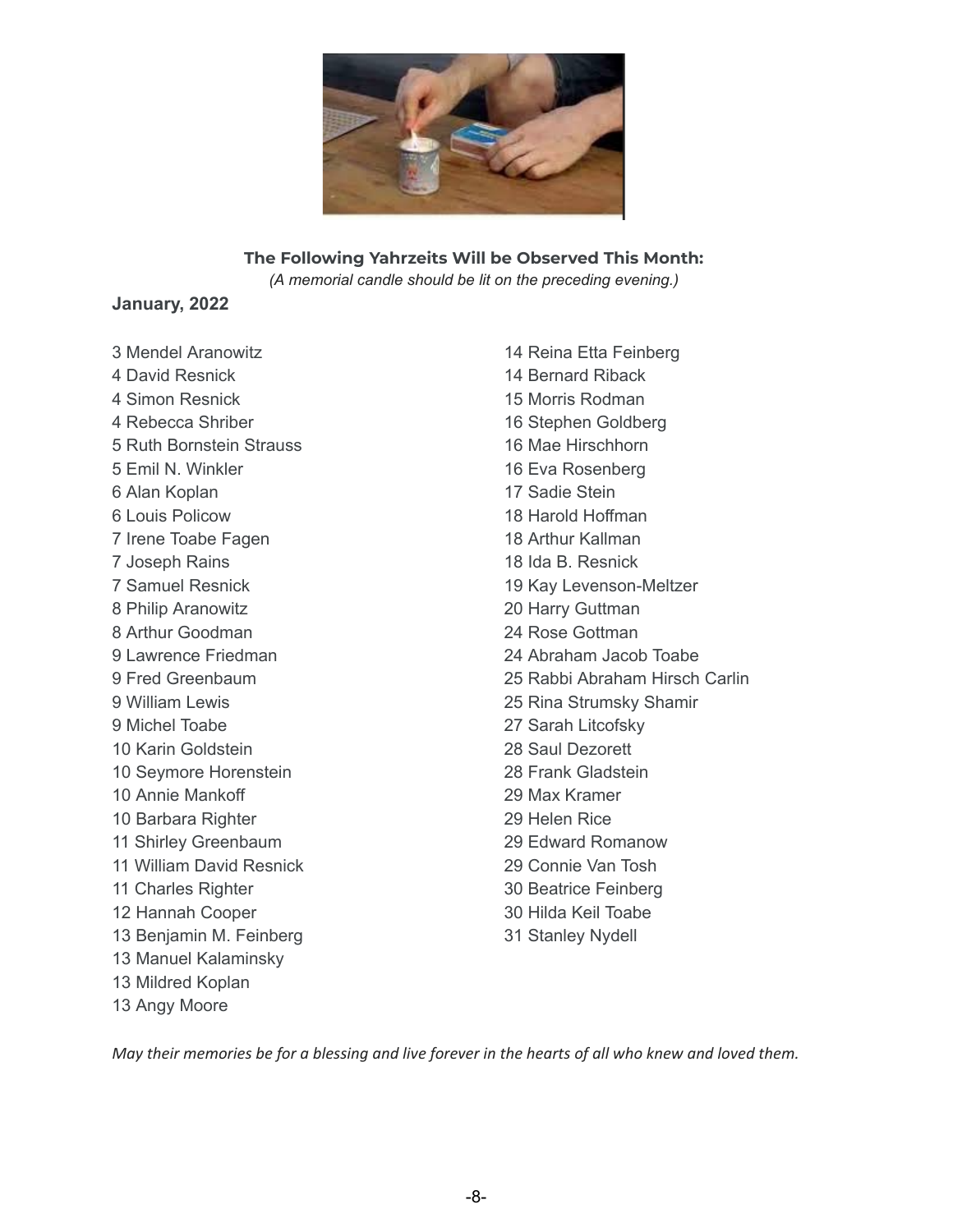## **Tu Bishevat (The Jewish Festival of Trees) January 16-17, 2022**



#### Tu B'Sh What?

It's funny how many people — Jewish ones included — don't know about Tu B'Shevat. The most beautiful holiday you've never heard of, it's well worth learning about and celebrating. Tu BiShevat is a Jewish holiday occurring on the 15th day of the Hebrew month of Shevat. It is also called Rosh HaShanah La'Ilanot, literally 'New Year of the Trees'. In contemporary Israel, the day is celebrated as an ecological awareness day, and trees are planted in celebration. These days, people often refer to Tu B'Shevat as "the Jewish Arbor Day." Indeed, according to the Mishnah (Jewish oral law), it is the new year of the trees. The holiday, which this year falls on January 16th, is celebrated with a Seder: participants read from a Haggadah and drink four glasses of wine.

While the menus and the topics of conversation vary widely, they focus in some way on the celebration of agriculture, renewal and, more recently, ecology and conservation. The meal features the seven species — or fruits — of Israel: pomegranates, dates, barley, figs, olives, grapes and wheat. These are incorporated into the dishes being served and are often used to decorate the table.



#### **The Tu Bishevat Seder**

Jewish kabbalists (mystics) in the 16th and 17th centuries created a special ritual, modeled after the Passover seder, which celebrated God's presence in the natural world. As the rituals and readings for the Tu BiShevat seder developed, they were eventually collected into a book, Pri Eitz Hadar, (The Fruit of the Goodly Tree), which was published in 1753. But you don't need to be a mystic to create your own Tu BiShevat seder! Here is what you will need:

#### **The Tu Bishevat Hagaddah:**

To download and print the 16-page [Hagaddah,](https://drive.google.com/file/d/1RjMNYDdGg78oAmUoAmiN4qmXRS0qMH_D/view?usp=sharing) click here.

In addition, you will need the following: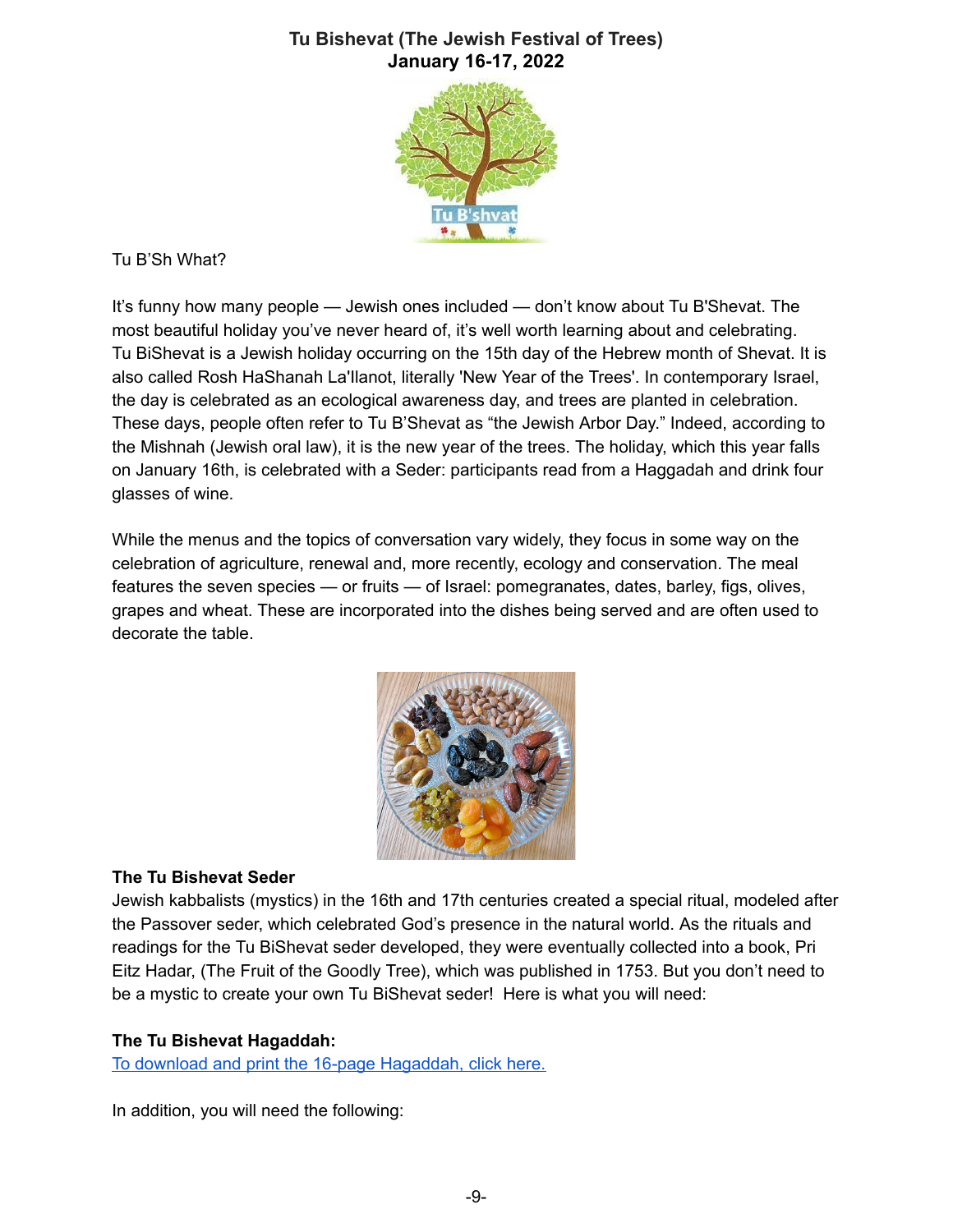## **WHITE AND RED GRAPE JUICE OR WINE (ENOUGH FOR FOUR SMALL GLASSES PER PERSON)**

A Tu BiShvat seder, full of imagery and symbolism, is often divided into four sections that represent the four seasons. As with the Passover seder, the Tu BiShvat seder evolved to include four cups of wine or grape juice, but in varying shades of red, which represent the seasons: white for the bleak time of winter, white with a bit of red to represent the earth's awakening in early spring, red with a bit of white representing the blossoming of late spring, and dark red to represent the fullness of all the growing plants and vegetation along with the heat of summer.

For adult or older teen participants, the seder are sometimes also divided into four mystical "spheres," each of which represents a different relationship between humans and the earth: Assiya (Actualization), Yetzira (Formation), Beriah (Creation), and Atzilut (Nobility.)

#### **TASTINGS OF THREE CATEGORIES OF FRUITS OR NUTS**

- Those with an inedible outer covering and edible inside: melons, nuts, pomegranates, coconuts, citrus, bananas, etc.
- Those with an edible outside but inedible pit inside: dates, olives, plums, peaches, apples, avocados, nectarines, pears, etc.
- Those that are entirely edible: berries, figs, grapes, etc. These categories are said to represent different seasons and/or ways of being in the world, often following kabbalistic categories.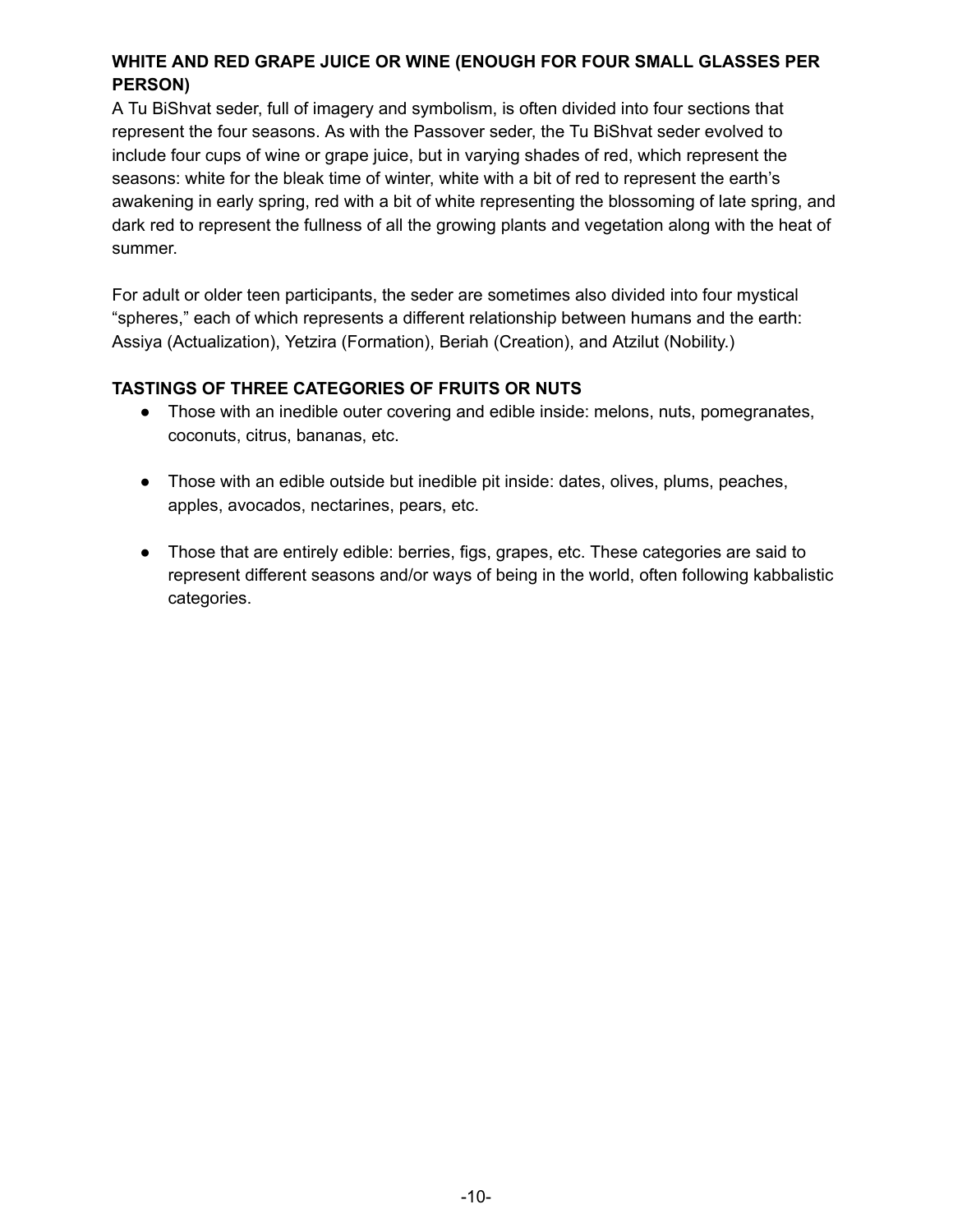# **Recipe for Seven Species Muffins**

(fromTori Avey's website - [toriavey.com\)](http://toriavey.com/)



These scrumptious muffins include the Seven Species of the Torah - Wheat, Barley, Fig, Date, Pomegranate, Olive, Grape. Kosher, Pareve (serves 12)

#### **INGREDIENTS**

3/4 cup golden raisins 1/2 cup dried figs 1/2 cup dates 1 1/4 cups unsweetened almond milk 1/4 cup applesauce 1 tsp cinnamon 1/2 tsp allspice 2 large eggs 1/3 cup light olive oil 1/2 cup sugar 1/2 cup brown sugar 1 1/2 tsp vanilla extract 1 1/2 cups all purpose flour (3/4 cup all purpose + 3/4 cup whole wheat flour will work too) 1/2 cup barley flour 2 tsp baking powder 1/2 tsp baking soda 1/4 tsp salt 3/4 cup pomegranate seeds 1/2 cup chopped walnuts Nonstick cooking spray or paper muffin tin liners

#### **Topping Ingredients (optional)**

2 tbsp turbinado sugar 1/4 tsp cinnamon

#### **INSTRUCTIONS**

If your raisins are particularly dry, cover them with water and bring to a boil. As soon as the water boils, turn off the heat and let the raisins sit in the water to plump for 10 minutes. Drain and pat dry with a paper towel.

Preheat the oven to 400 degrees F. If your figs have tough stems on them, remove them and discard. Roughly chop dates and figs. Set aside.

Use a blender or food processor to blend together the following ingredients until very smooth: dates, figs, almond milk, applesauce, cinnamon and allspice. It may take a couple of minutes to blend all ingredients to a smooth consistency, depending on the power of your blender. The end result should be similar to the texture of apple butter or smooth fruit preserves. Set mixture aside.